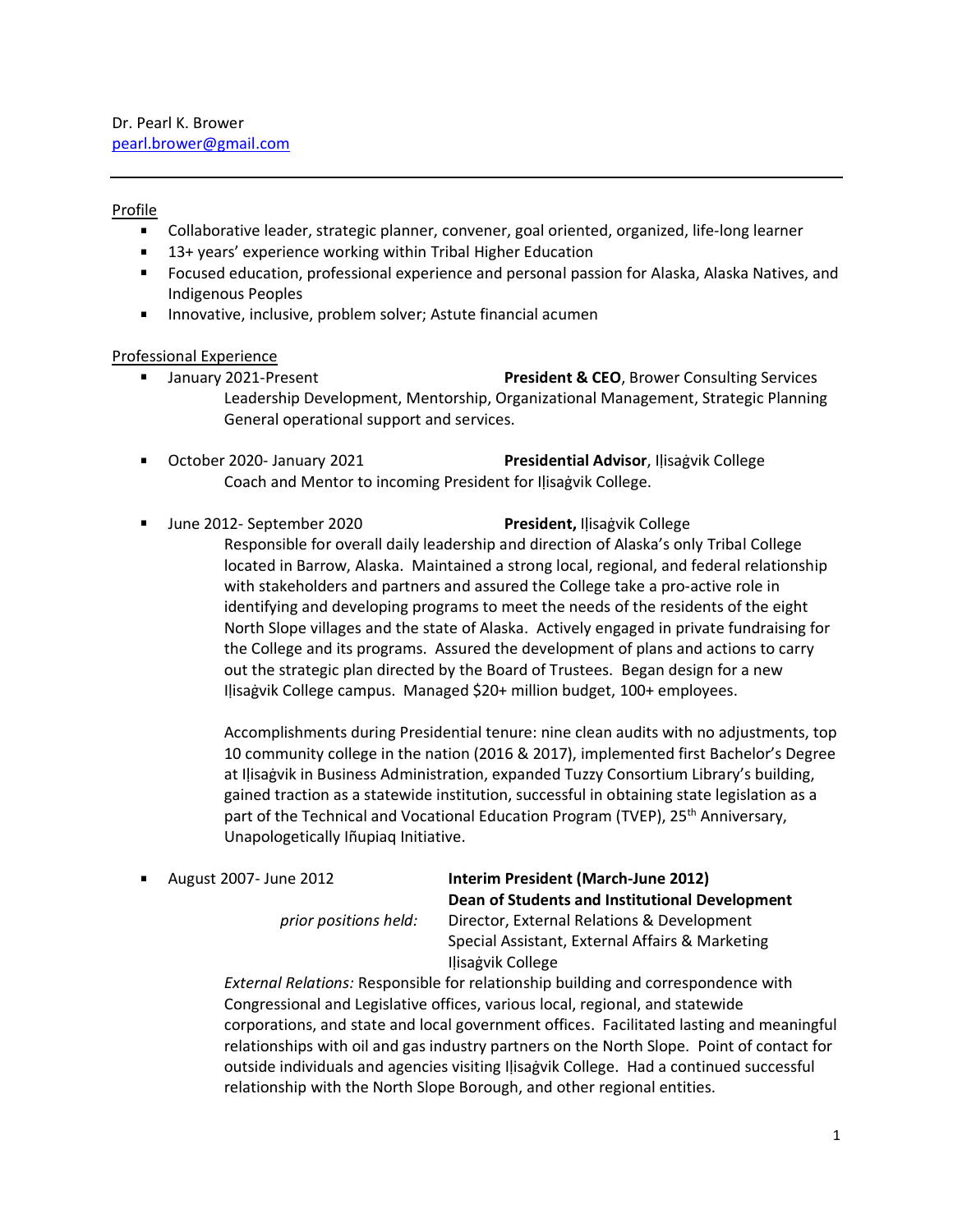*Development Facilitator:* Responsible for securing additional funding revenue for the College—both the general fund, state, and federal grant funds. Managed the Iḷisaġvik College Foundation and assist the Foundation Board of Directors. Responsible for Facilities Planning Capital Campaign and facilities planning activities.

*Marketing & Recruiting Manager:* Oversaw all marketing and recruiting activities at Ilisagvik. Goals included increasing college enrollment in Barrow and North Slope villages, as well as approving all marketing materials, including publications, advertisements and other items to maintain Ilisagvik College integrity and branding.

*Institutional Research Supervisor:* Oversaw the implementation and continued collection of institutional research activities at the college to meet accreditation requirements.

*Student Services:* Oversaw all operations of the Student Services department including the Student Advocate, and Administrative staff. Student Services handled student housing, transportation, tutoring services, and counseling services. Tasked with increasing retention and persistence. .

November 2004-August 2007 **ECHO Project Manager**, North Slope Borough (NSB) Managed the projects of the US Department of Education "Education through Cultural and Historical Organizations" (ECHO) Grant—a multi-million dollar collaborative grant program that partners cultural institutions from Alaska, Massachusetts, Hawaii, and Mississippi. Facilitated over 40 collaborative and regional programs including artist programs, Performing Arts Festivals, museum exhibits, music and technology projects, web site development and maintenance, Summer Cultural programs, children's book publication, student exchanges, multi-media productions including DVD productions, curriculum development, and programs with the North Slope Borough School District. Assisted at events such as Helge Ingstad Mountain Commemoration and gave presentations to the United States Department of Education.

> Administrative tasks included supervising three or more staff, helping to submit granting reports and completing grant close out materials, and working through various contractual processes. Facilitated request for proposals and bid openings. Managed the daily operations and financial activities of the Echoes from the Top of the World Gift Shop.

#### Education

- 2018 Iḷisaġvik College, **Associate of Arts Degree,** Iñupiaq Studies
- 2016 University of Alaska Fairbanks, **Ph.D., Indigenous Studies**: Indigenous Leadership Focus *Dissertation Entitled, "TUMITCHIAT: IÑUQQAAT AULLARRISIATUN IḶISAĠVIIT, A NEW PATHWAY: INDIGENOUS LEADERSHIP IN HIGHER EDUCATION*
- 2010 University of Alaska Fairbanks, **Master's Degree**, Alaska Native & Rural Development *Thesis Entitled, "The Longest War: Overcoming the Era of Assimilation through Education"*
- 2004 University of Alaska Fairbanks, **Double Bachelor's Degree**, Anthropology & Alaska Native Studies, Magna cum Laude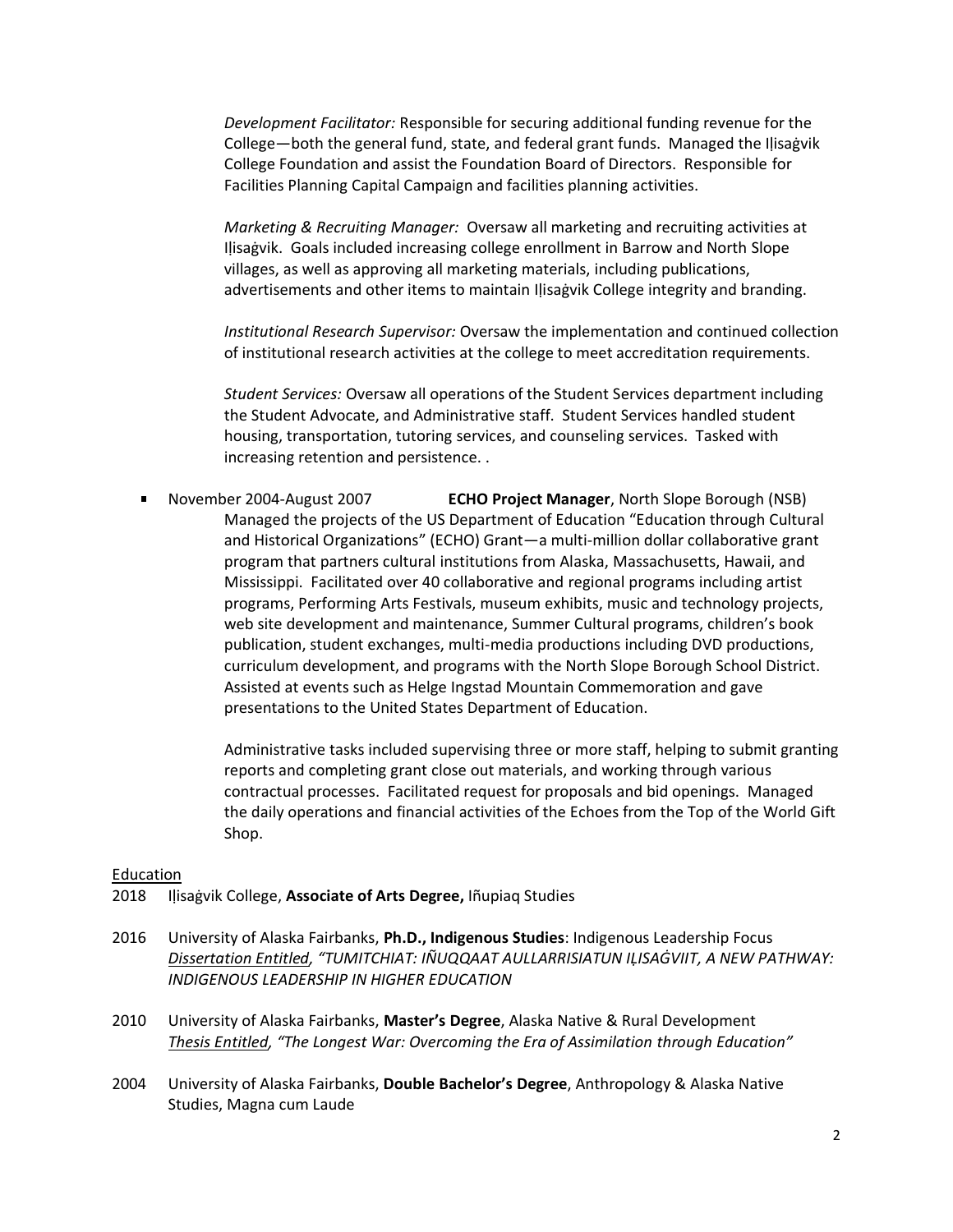# 2001 Shasta College, **Associate of Arts Degree,** General Education

### Certifications & Training

- **Diversity & Inclusion Certificate, Cornell University**
- **Indigenous Studies Summer Program on Indigenous Peoples' Rights and Policy, Columbia** University
- Masters Certificate in Project Management, Management Concepts
- **First Course in Fundraising, Association of Fundraising Professionals**
- Grants Management Certificate for the Recipient, Management Concepts
- **Management Certificate Program, Council on Education in Management**
- Building and Maintaining Effective Working Relationships, Management Concepts
- $\mathbf{r}$ Mastering Microsoft Project/Focused Microsoft Project

# Relevant Conference Participation

- Alaska Native Studies Conference
- **Alaska Federation of Natives**
- **Inuit Circumpolar Council (ICC)**
- World Indigenous People's Conference on Education (WIPCE)
- Association of Fundraising Professionals Conference
- **Emerging Leaders Dialogue**
- International Conference of Arctic Social Science
- **Arctic Indigenous Leadership Symposium**

# Current Boards and Commissions

- Alaska Postsecondary Access and Completion Network Board, Tribal/Vocational Seat, Treasurer
- **Alaska Airlines Community Advisory Board**
- Foraker Group Operations Board of Director, 2021 Operations Board Chair
- **Alaska Commission on Postsecondary Education**
- **Storyknife Writers Retreat**
- National Museum of the American Indian (NMAI), 2021 Collections and Scholarship Committee Chair
- $\blacksquare$ Ukpeaġvik Iñupiat Corporation Board of Director, Elected 2021

# Awards

2003 University of Alaska Fairbanks, Department of Alaska Native Studies, "Scholar of the Year" 2015 Alaska Journal of Commerce Top 40 Under 40 2019 YWCA/BP Woman of Achievement Awardee 2019 Ukpeaġvik Iñupiat Corporation, Educator of the Year Award 2019 First Alaskans Institute Young Native Leader Award

#### Publications

| 2010 | Brower, Pearl K. "The Longest War: Overcoming the Era of Assimilation through           |
|------|-----------------------------------------------------------------------------------------|
|      | Education." University of Alaska Fairbanks.                                             |
| 2016 | <i>Brower, Pearl K. "Tumitchiat: Iñuggaat Aullarrisiatun Ilisagviit, A New Pathway:</i> |
|      | Indigenous Leadership In Higher Education." University of Alaska Fairbanks.             |
| 2016 | Brower, Pearl K., Birgit Meany, Jerica Aamodt. "Ilisagvigmi Ilisaqtuat                  |